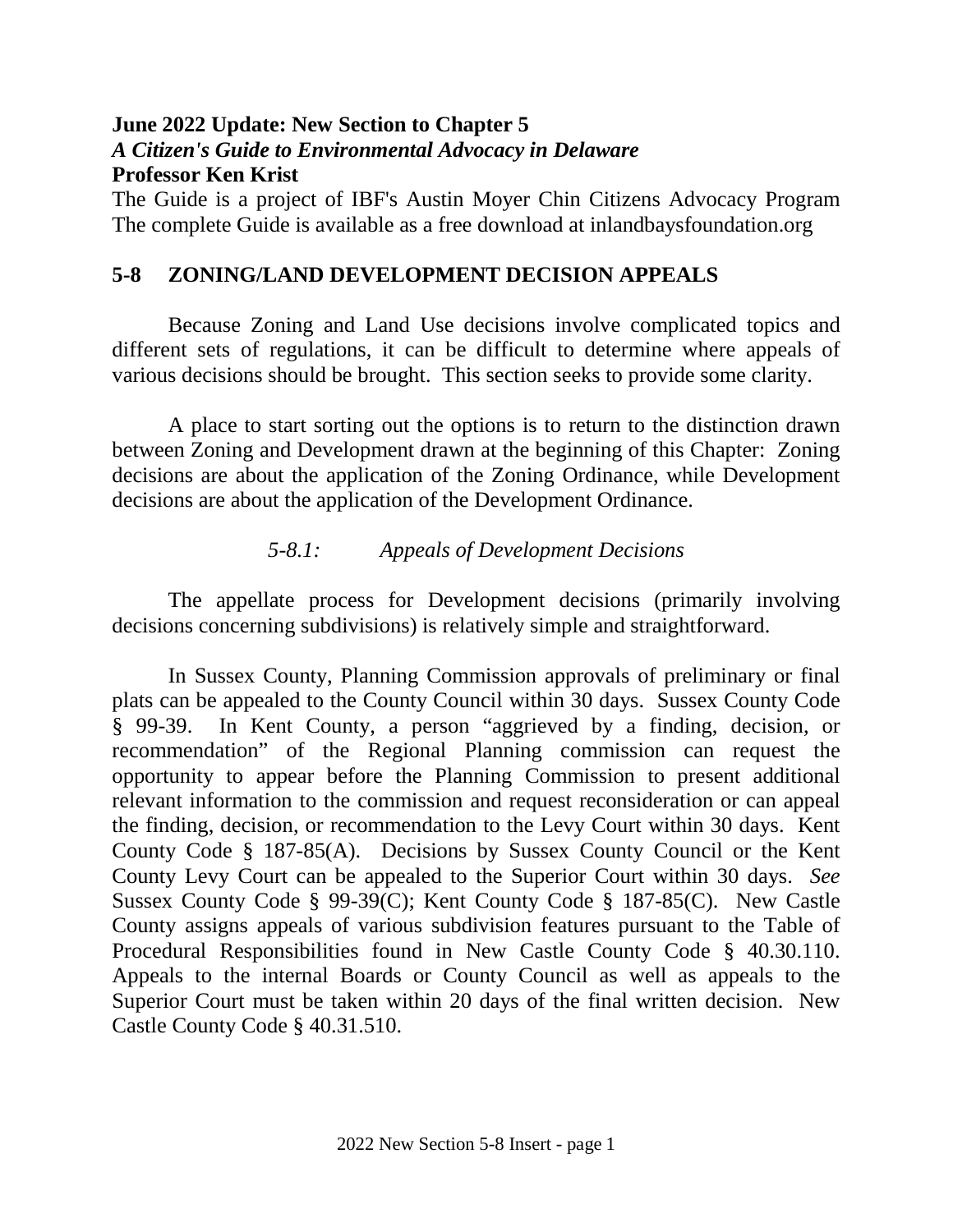#### *5-8.2: Appeals of Zoning Decisions*

By contrast, appeals of Zoning decisions are more complex because of the variety of different zoning decisions that can be made.

In Sussex County, "any person aggrieved or by any officer, department, board or bureau of the county affected by any decision of the Director" of Planning and Zoning may appeal the decision to the Board of Adjustment. County Code § 115-208(B). One of the grounds for appeal can be "where it is alleged that there is an error in any order, requirement, decision or determination made by an administrative official in the administration or enforcement of this chapter." County Code § [1](#page-1-0)15-209(A).<sup>1</sup> The effect of the appeal to the Board is a stay of "all proceedings in furtherance of the action appealed from" (though the stay can be avoided if the Director of Planning and Zoning certifies that that stay would cause "imminent peril to life or property,"  $\S$  115-208(B)). The Board also has power to hear requests for special use exceptions, § 115-210, and variances. § 115-211. Kent County has similar provisions.<sup>[2](#page-1-1)</sup> New Castle County's Unified Development Code assigns appeals of Limited Use, Zoning Permits, and Interpretive Zoning to the Board of Adjustment. *See* New Castle County Code § 40.30.110 Table of Procedural Responsibilities. Generally, you must bring the appeal within twenty (20) days of the written decision date. 9 *Del. C.* §1352(a)(1); 4917(1); 6917(1). In any appeal, you should always name the property owner as one of the parties to the appeal. *See Hackett v. Bd. of Adjustment*, 794 A.2d 596, 598 (Del. 2002).

Knowing and following these procedures is critical because, under Delaware law, all statutorily provided for remedies must be exhausted before any appeal from a zoning decision may be heard by an appellate court, *Hundley v. O'Donnell*, No. C.A. 16359, 1998 WL 842293, Steele, V.C. (Del.Ch. 1998).

<span id="page-1-0"></span> $\frac{1}{1}$  Section 209 recognizes other grounds for Board jurisdiction, but those are generally related to claims a landowner would bring (versus claims a citizen might bring).

<span id="page-1-1"></span><sup>2</sup> *See* Kent County Code §§ 205-399(A) (granting Board of Adjustment power to "hear and decide appeals where it is alleged by the appellant there is an error in any order, requirement, decision or refusal made by an administrative official or agency based on or made in the enforcement of the zoning regulations"); 205-400(A)(1) (granting right to appeal to Board "from the decision of any administrative officer or agency made by the administration or enforcement of the provisions of this chapter"); 205-400(A)(2) (creating stay with imminent peril exception); and 205-400(B) (governing Board's power to grant variances).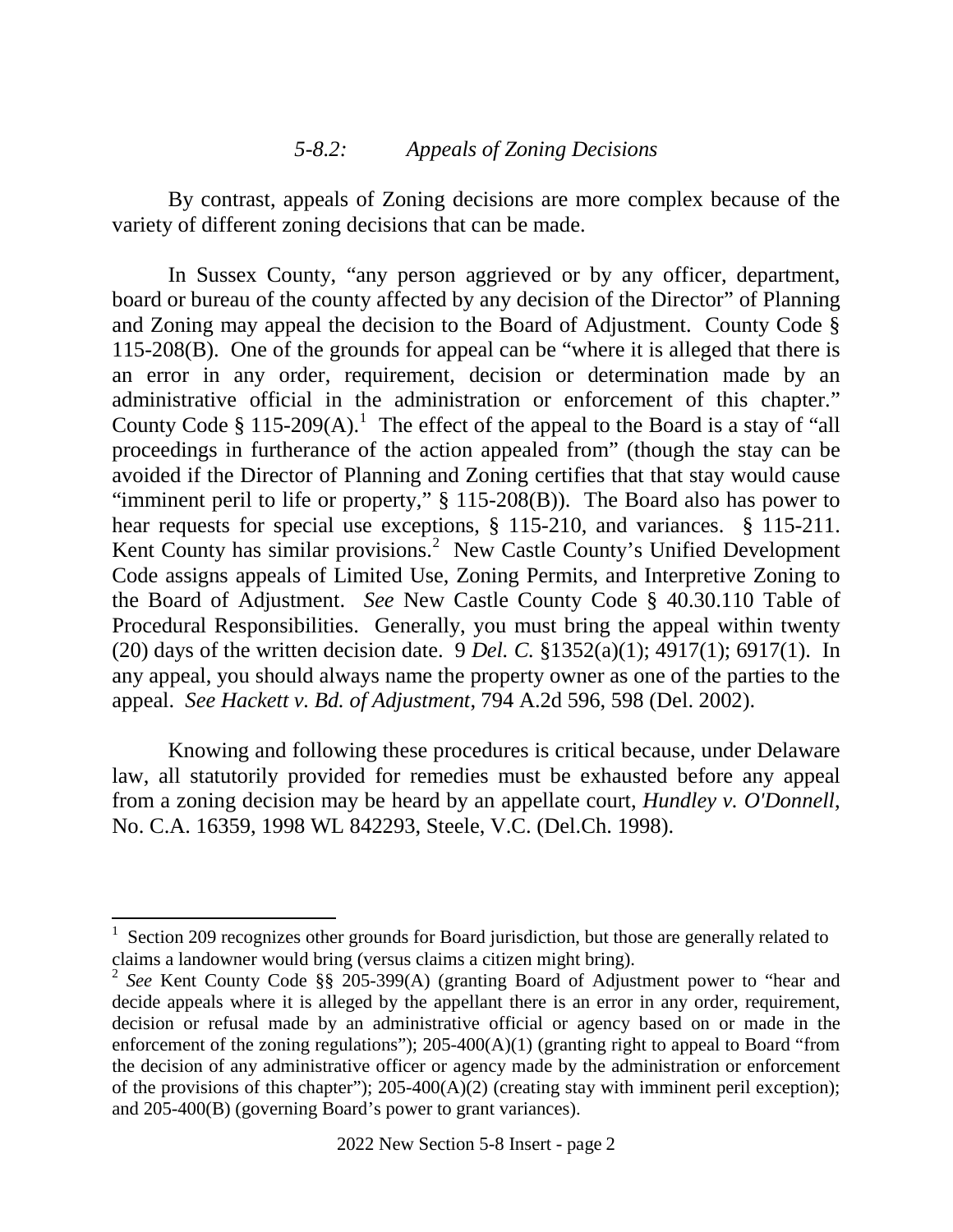While it is generally contrary to law for an approving body to deny an application that wholly conforms with zoning and subdivision requirements (as applicable), the governing body is entitled to place conditions on such a ministerial approval, provided those conditions are reasonably related to the proposed use or project. *Ashburn v. Kent County Regional Planning Commission*, 2008 WL 5114981 (Del. 2008; *Dolan v. Tigard*, 512 U.S. 374 (1994).

Boards of adjustment may take up a variety of topics on appeal. However, three of the most common appeals to  $-$  and from  $-$  boards of adjustment relate to (i) special exceptions, (ii) variances, and (iii) non-conforming uses.

## *Special Exceptions.*

Preservation of the true character of a given neighborhood or area is a fundamental policy in zoning. So-called "accessory uses" are uses which are customarily incident to a main use, which are permitted (and articulated expressly) via zoning regulations. An "exception" (in modern usage, a "Special Exception") is not a departure from the zoning code, and thus is not a variance. Rather, special exceptions are by-right uses of the land, which arise where "the law itself has foreseen the possibility that a departure from its provisions may be desirable if certain specified facts or circumstances are found to exist, while a variance involves an overriding of the law itself . . . ." *In re Hickman,* 108 A.2d 667 (Del. 1954). Boards of adjustment may be involved in appeals (and in some cases direct decisions, depending on local law) determining whether the circumstances permitting a given exception have been satisfactorily met, and the interpretation of the permitted use as articulated in the relevant regulation.

Special exceptions may also be referred to as "conditional uses." They involve uses which are "in compliance with, rather than in variance of" relevant zoning regulations. *Steen v. County Council of Sussex County,* 576 A.2d 642 (Del. Ch. 1989). Where an applicant for a special exception meets the statutory requirements for the requested use, a rebuttable presumption arises in favor of permitting the use. *Id.* Denials of special exceptions must be facially responsive to the factors/conditions set forth in the applicable regulations in order to survive judicial review, with the reasons for any denial articulable by substantial evidence in the record of the decision. *Id.* "Substantial evidence has been defined to mean, 'such relevant evidence as a reasonable mind might accept as adequate to support a conclusion.' Substantial evidence is 'more than a scintilla but less than a preponderance . . . .'" *Olney v. Cooch*, 425 A.2d 610, 614 (Del. 1981) (internal quotations omitted).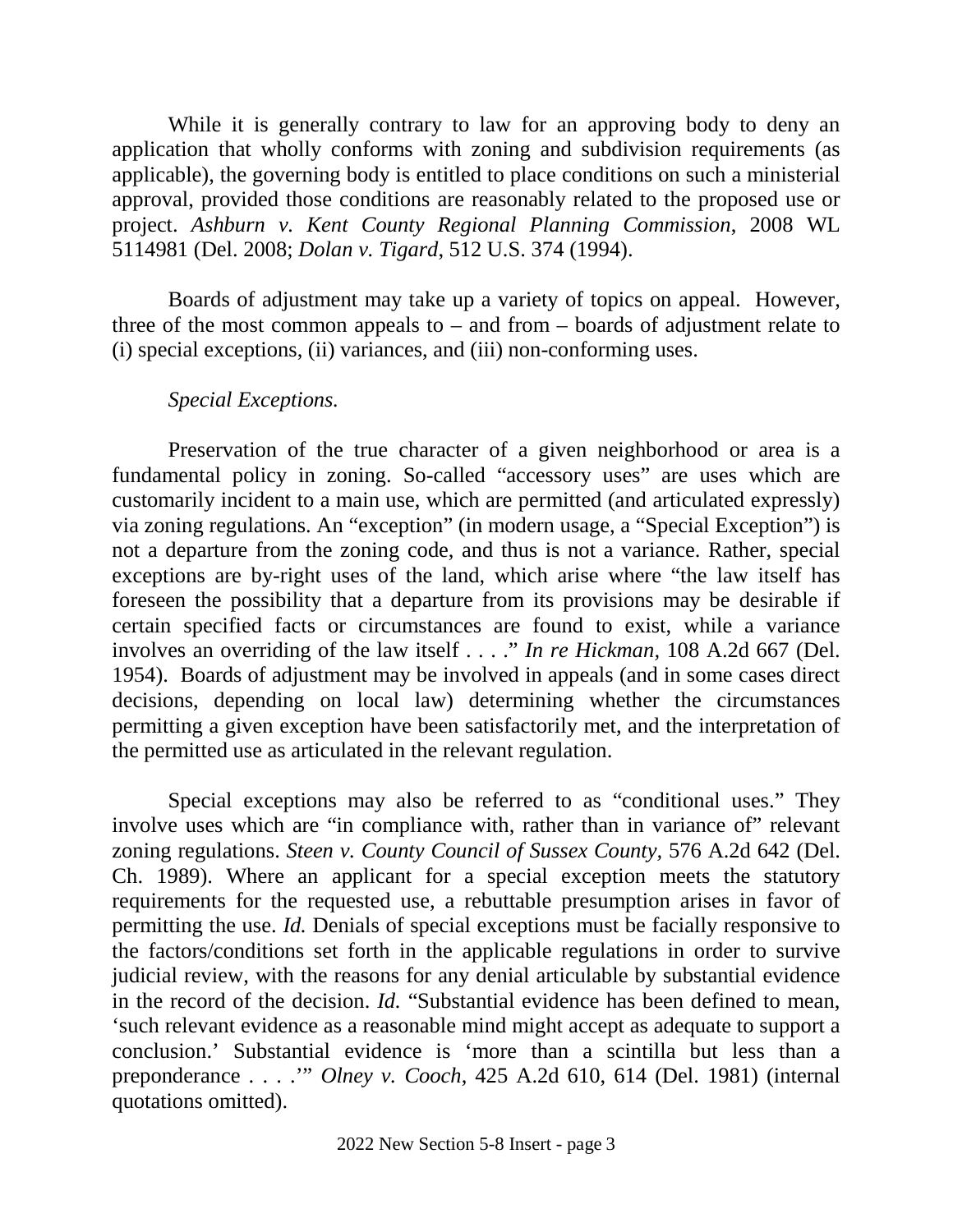In the context of special exceptions, it is imperative to keep in mind that the conditions and legal standards applicable to variances (as discussed below) "have no application to 'special exceptions' to the terms of the ordinance mentioned in the statute." 83 Am. Jur. 2d Zoning and Planning §708. In other words, special exceptions require evaluation of the specific statute, while variances require showing of either an exceptional practical difficulty or unnecessary hardship, which standards have been developed at common law.

#### *Variances.*

In contrast with special exceptions, variances seek an exception to a prohibited use inconsistent with the basic character of the zone. *Baker v. Connell*, 488 A.2d 1303 (Del. 1985). The board of adjustment may grant variances in specific instances where doing so will not be contrary to public interest and where "owing to special conditions a literal enforcement of the provisions of the ordinance will result in unnecessary hardship, and so that the spirit of the ordinance shall be observed and substantial justice done." *Id.* Public interest (i.e. in the neighboring properties) is the board's "paramount consideration" when evaluating an application for a variance, and even an *alleged* hardship requires that the board observe the spirit of the challenged zoning ordinance and does substantial justice. *Id.*

There are two types of variances that come before and issue from boards of adjustment: use variances and area variances. A **use variance** fundamentally changes how the property is used; an **area variance** relaxes zoning or building limitations on the property, but does not alter how it may be used. *Wagner v. J&B Contractors, LLC*, 2021 WL 3829200 (Del. Super. 2021).

Applicants for a use variance carry the heavy burden of showing **unnecessary hardship**. The unnecessary hardship legal standard is to be applied both by the board, as well as any reviewing court, and requires that the applicant show that: (i) the land cannot yield a reasonable return if only used as permitted by zoning regulations, (ii) the need for the variance is due to the unique circumstances of the land and not general conditions in the neighborhood which reflect *the unreasonableness of the ordinance*, and (iii) the use sought will not alter the essential character of the locality. *Baker v. Connell.* Applicants must show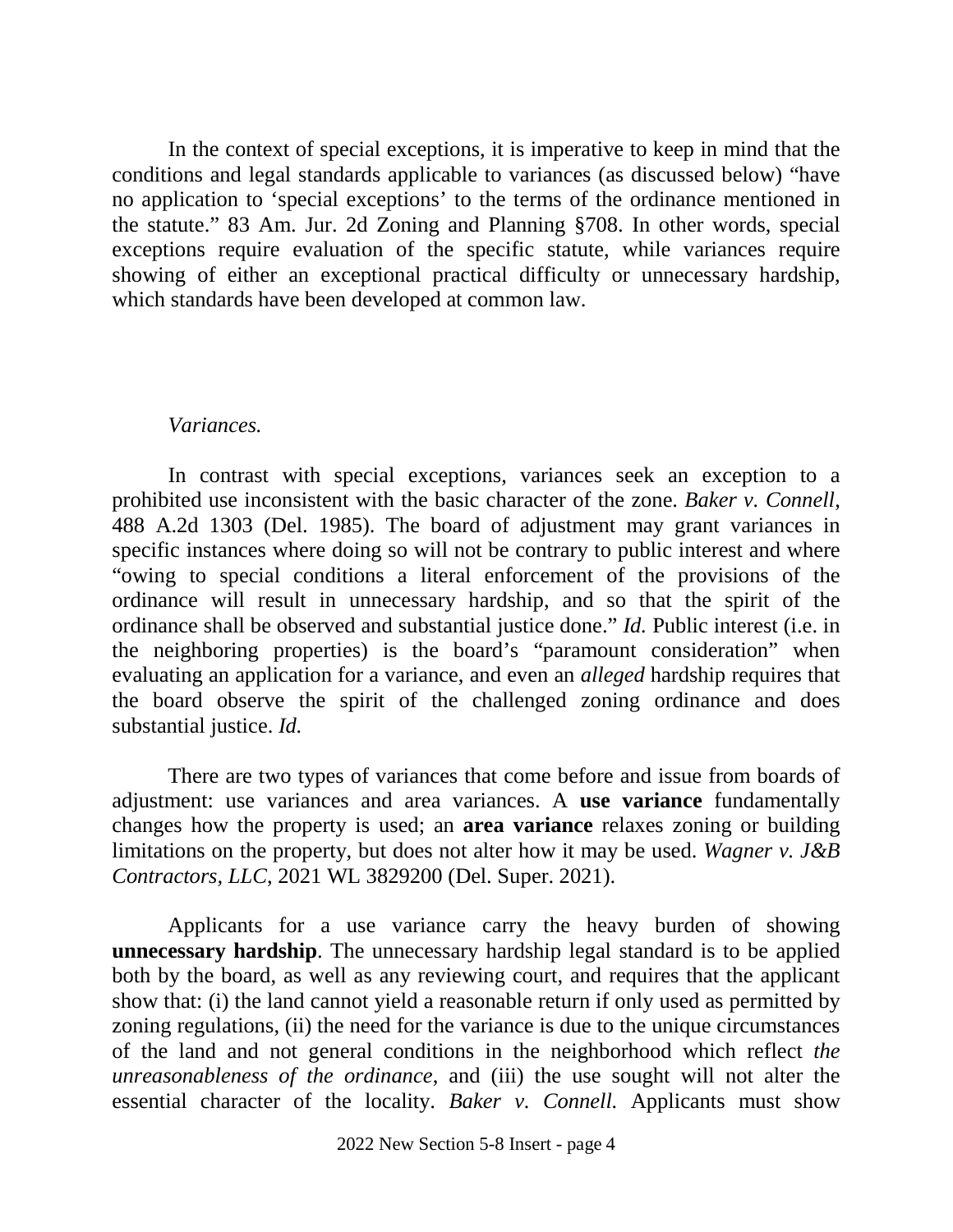monetary proof that all permitted uses are unfeasible – mere economic advantage or disadvantage alone is insufficient to meet the unnecessary hardship standard, and merely maximizing the return on property alone is never justification for a variance. *Id.* Desired, needed, or *justified* changes in zoning lie with the legislature, and are no grounds for the grant of a use variance. *Id.* Where a predecessor in interest would be *voluntarily* precluded from a use which would require the grant of a variance, by their own action or consent, a successor in interest may face a similar disqualification. *Id.* Prior knowledge (or lack thereof) of zoning restrictions is a non-dispositive factor that may be considered by the board (and reviewing court) in determining whether or not a hardship exists.

In contrast, applications for area variances are subject to review under the "exceptional practical difficulty" legal standard. *Kwik-Check Realty Co. v. Board of Adjustment,* 369 A.2d 694 (Del. Super. 1977), *Board of Adjustment v. Kwik-Check Realty, Inc.,* 389 A.2d 1289. Unlike an unnecessary hardship, economic considerations alone may be sufficient to demonstrate an exceptional practical difficulty: "The inability to improve one's business, or to stay competitive as a result of area limitations may be a legitimate 'exceptional practical difficulty' that would justify a grant of a variance . . . where the requested dimensional change is minimal and the harm to the applicant if the variance is denied will be greater than the probably effect on neighboring properties if the variance is granted."

Under the *Kwik-Check* line of cases, the factors to be considered in the grant of an area variance are: (i) the nature of the zone within which the property is situated; (ii) the character of the immediate vicinity and uses contained therein; (iii) whether the removal of the restriction would seriously affect the neighboring properties and uses; and (iv) whether the failure to remove the restriction would have a tendency to create a hardship to the owner in efforts to make normal improvements in the character of the otherwise permitted uses. Public welfare is still a cognizant consideration by the Board in determining whether to grant an area variance but cannot be the sole conclusive reason for denying such an application. The third factor listed above is evaluated in the context of the "uses, health, safety, and welfare" of the neighboring properties. *Mesa Communs. Group, L.L.C. v. Kent County Bd. Of Adjustment*, 2000 WL 33110109 (Del. Super. 2000). Likewise, if an applicant seeks multiple like-kind variances at multiple locations, as was the case in *Kwik-Check*, each location at which a variance is sought must be considered separately on its own merits.

Where a board of adjustment finds that a proposed plan (e.g. subdivision application) is otherwise consistent with the purposes underlying any statutory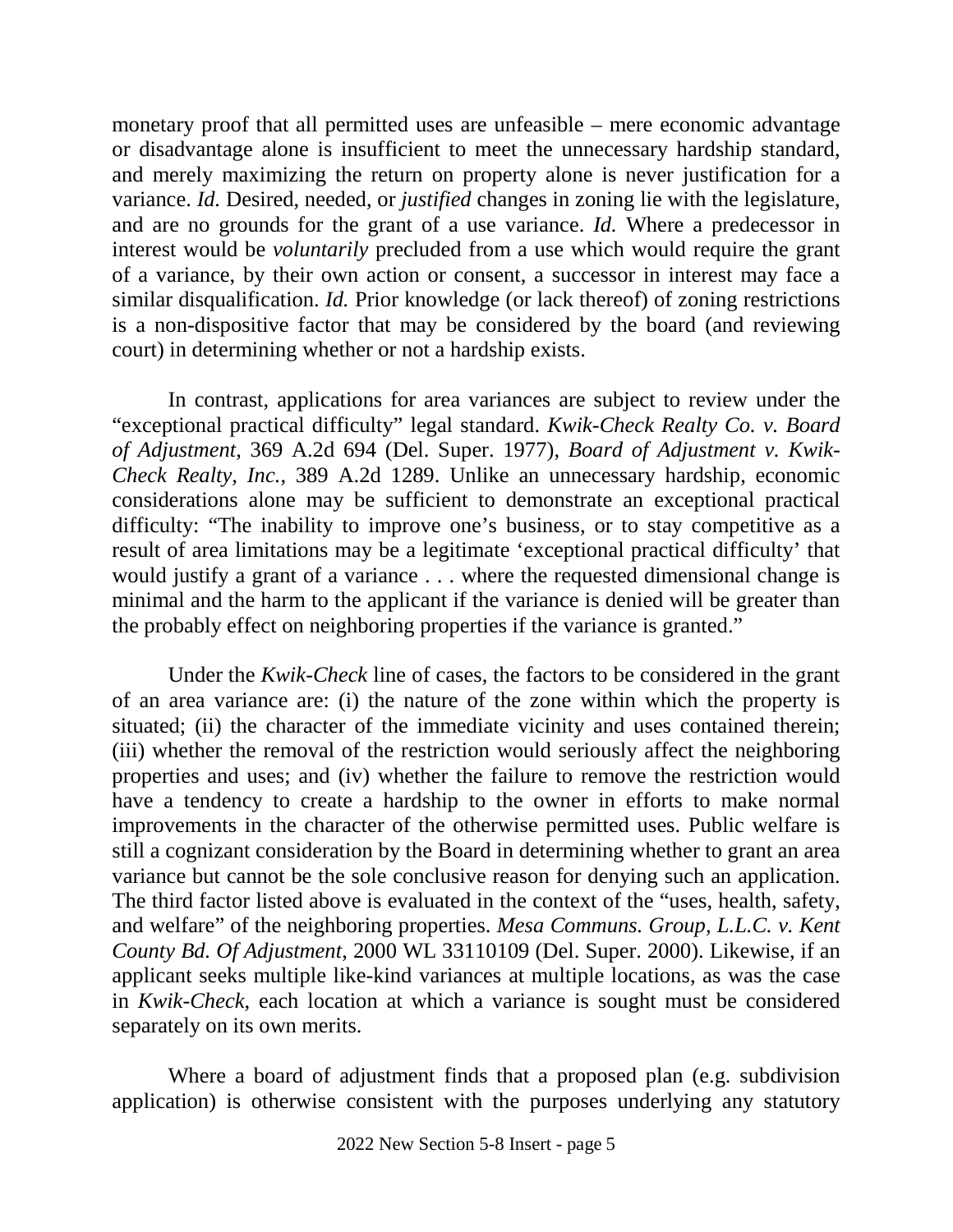restrictions, sufficient evidence exists to support BOA's determination that grant of a variance is requested to avoid an exceptional practical difficulty. *Wagner v. J&B Contractors, LLC*.

# *Non-Conforming Uses.*

Non-conforming uses constitute uses of land which are in violation of, but predate, current zoning ordinances. These uses, which are by-right uses due to their existence prior to the adoption of zoning ordinances, would ordinarily be prohibited, regulated, or restricted. These uses often come under board of adjustment scrutiny when the applicant/property owner seeks to expand, extend, enlarge, or change the nature of the non-conforming use. As a general rule, ordinances relating to non-conforming uses seek to gradually eliminate the otherwise illegal use, rather than allow its expansion or alteration.

If a zoning ordinance reasonably restricts or limits a specific use of property and the ordinance is reasonably related to the general welfare of the community, it is not susceptible to constitutional challenge. *Mayor and Council of New Castle v. Rollins Outdoor Advertising, Inc.*, 475 A.2d 355 (Del. 1984). Ordinances providing for the amortization of non-conforming uses are tested for a substantial relation to the public health, safety, morals, or general welfare, such that they are not 'clearly arbitrary and unreasonable.'" *Id.*

Zoning ordinances seek, by their nature, to restrict rather than increase nonconforming uses and to secure their gradual elimination. *New Castle County v. Harvey*, 315 A.2d 616 (Del. Super. 1974). Provisions for the continuation of a nonconforming use should be strictly construed, while those limiting a nonconforming use should be liberally construed. *Id.* The basic notion of a nonconforming use precludes a change to a use which is not a continuation of the one which existed on the effective date of the ordinance. *Id*. A new or substituted use differing in quality or character from the non-conforming use is prohibited unless the zoning ordinance otherwise provides. *Id.* Non-conforming use exceptions must be interpreted so as to guarantee that zoning will not take from an owner property rights which he already legally possessed. This includes normal growth and extension of that which the owner already legally possessed. *Id.* However, the owner of a non-conforming use should not be permitted to continue a use by means of terminating his original, protected business endeavor and entering into a completely new and different enterprise in which he had no interest, stake or investment at the time the zoning took effect. *Id.*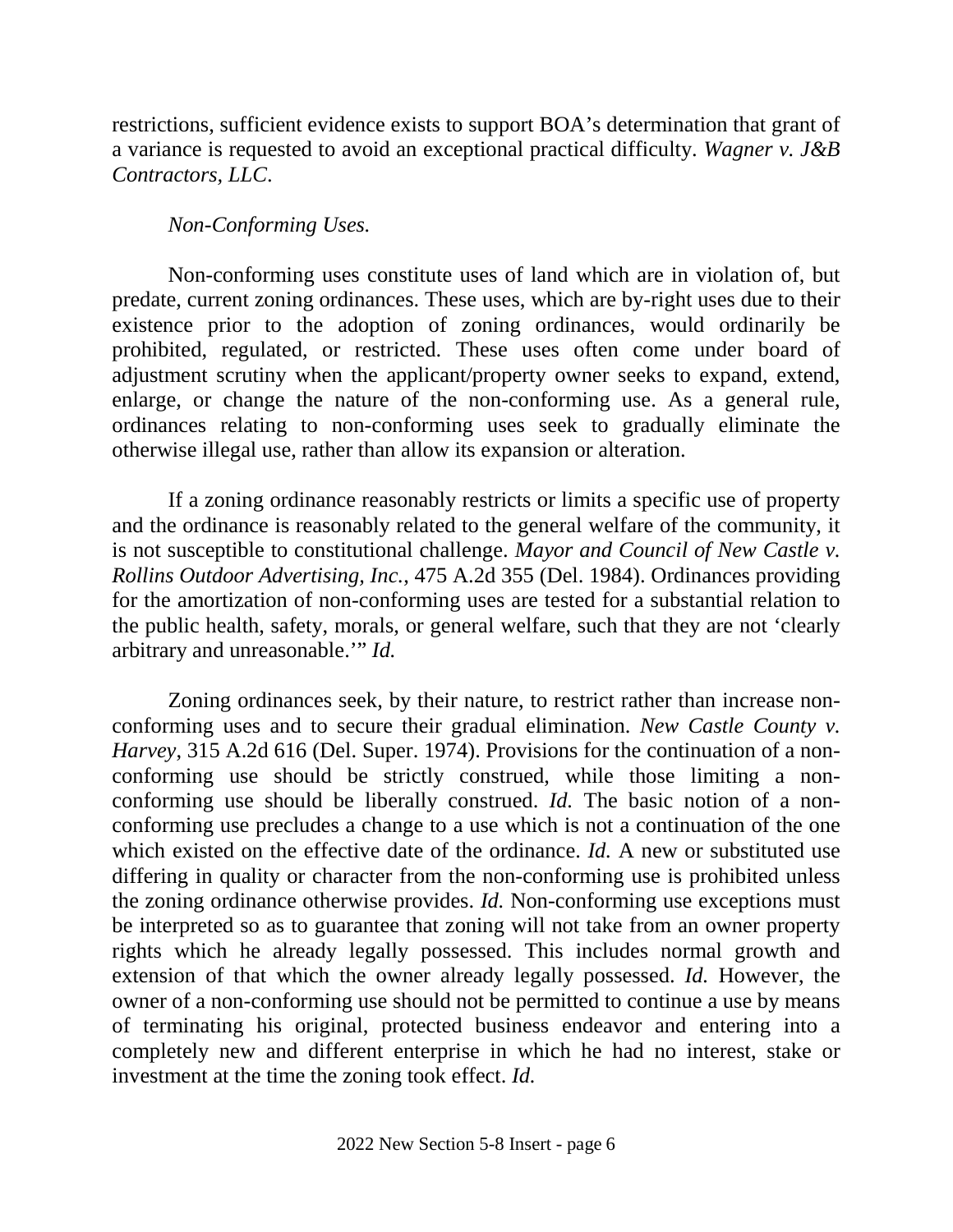It is important to note, however, that the right to continue a non-conforming use, once lawfully established and not abandoned, runs with the land and is not confined to the particular person who was the owner or operator at the time the right became vested as a non-conforming use. *Kirkwood Motors, Inc. v. Board of Adjustment of New Castle County,* 2000 WL 710085 (Del. Super. 2000). Abandonment of a non-conforming use is evaluated by the facts and circumstances of each case. *Morgan v. Callaway*, 2003 WL 1387127 (Del. Super. 2002). Abandonment requires "more than a mere temporary suspension of the use and requires the concurrence of an intention on the part of the owner to abandon or relinquish the use with an overt act, or failure to act, showing the consummation of that intention. *Id.*

#### *5-8.3: Superior Court Review. Extraordinary Writs.*

In some cases, decisions can be appealed directly to the Superior Court. When that is not possible, you can try to get the Superior Court involved via an extraordinary writ. The two main writs are the writ of *certiorari* and the writ of *mandamus*.

Once statutory appeals have been exhausted (or, in other circumstances, where no statutory appellate pathway has been provided), any party with standing may pursue a common law writ of *certiorari* through Delaware's appellate courts. The common law writ of *certiorari* may be employed "to review acts which are judicial or quasi-judicial in nature, and does not have to lie to review acts which are administrative or legislative in nature." *Delaware Barrel & Drum Co. v. Mayor and Council of City of Wilmington*, 175 A.2d 403, 404 (Del. Super. 1961). The writ of *certiorari* has been employed to test a lower tribunal's authority. *Schwander v. Feeney's*, 29 A.2d 369 (Del. Super. 1942); Woolley, *Delaware Practice*, § 894. (1906). Review is generally confined to jurisdictional matters, errors of law or irregularity in the proceedings that appear on the face of the record. *Goldstein v. City of Wilmington*, 598 A.2d 149 (Del. Super. 1991)

Again, appeals via *certiorari* are only available in the case of a final judgment "from the Superior Court to inferior tribunals, to correct errors of law, to review proceedings not conducted according to law, and to restrain an excess of jurisdiction." Woolley, *Delaware Practice* §896. *Certiorari* review is strictly "on the record" and the reviewing tribunal cannot weigh evidence or factual findings. *In the Matter of Butler*, 609 A.2d 1081, 1082 (Del. Supr. 1992). In other words, *certiorari* review does not encompass a review of the *sufficiency* of any particular piece of evidence, and it is the lower tribunal's record which is reviewed, and not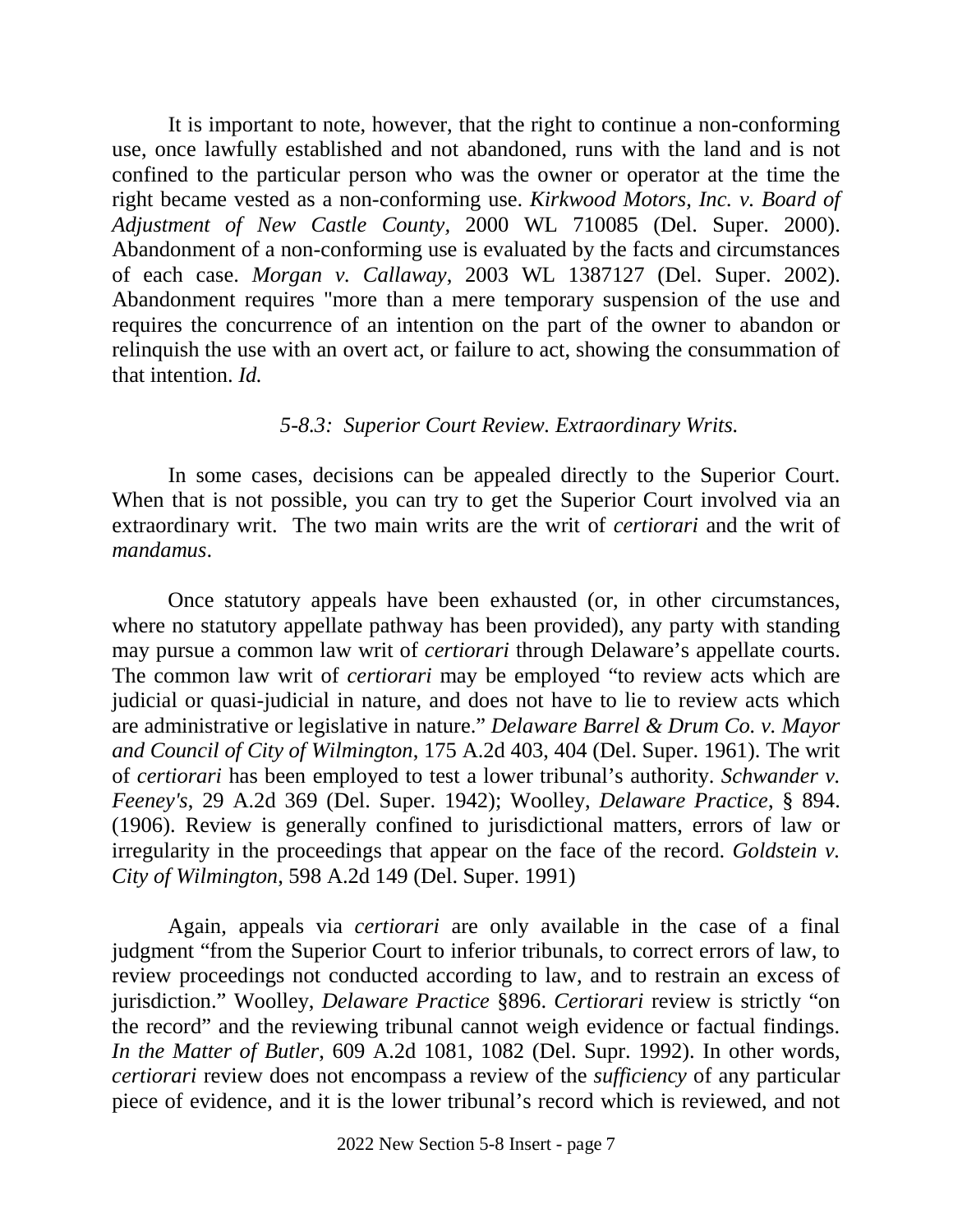the evidence employed in generating that record. *Du Pont v. Family Court,* 153 A.2d 189 (Del. Super. 1959); *Castner v. State*, 311 A.2d 858 (Del. Super. 1973).

In *certiorari* proceedings, the reviewing court may reverse or affirm, in whole or in part, or modify, the decisions of a board of adjustment. The court will look to whether the deciding body (e.g. Board of Adjustment, City Council, etc.) (a) acted arbitrarily or capriciously, and/or (b) whether substantial evidence exists on the record to support the decision. *Concord Towers, Inc. v. McIntosh Inn of Wilmington, Inc.,* 1997 WL 525860 (Del. Ch. 1997). Substantial evidence is "such relevant evidence as a reasonable mind might accept as adequate to support a conclusion. [It] is 'more than a scintilla but less than a preponderance.'" *Olney v. Cooch,* 425 A.2d 610, 614 (Del. Super. 1981). Let's repeat that, because it is worth repeating: board of adjustment decisions will be reviewed by Superior Court to determine whether **substantial evidence on the record** exists to enable the board to evaluate the factors under the relevant legal standard and arrive at its decision. The court will generally not, however, evaluate the substantive determinations made by the board – only whether it may have rationally arrived at its conclusion without otherwise contravening the relevant statutory scheme. In a rare, unusual case, the reviewing court may consider evidence outside the record where it is necessary to complete or explain an otherwise incomplete or doubtful record. Woolley, *Delaware Practice,* § 898.

Disparate treatment of similarly situated applications without a rational basis for that differential treatment is also an avenue to meeting the arbitrary and capricious standard. *Village of Willowbrook v. Olech*, 528 U.S. 562, 564 (2000). Constitutional challenges to statutes which lower tribunals relied upon is yet another avenue to *certiorari* review. *Goldberg v. City of Wilmington*, 1992 WL 114074 (Del. Super. 1992). This includes where statutory restrictions amount to a taking of property, though the burden for proving a taking is elevated to a showing that the relevant regulation denied an owner substantially all economically viable uses of the relevant land, considering the "economic impact of the regulation on the claimant . . . [the] extent to which the regulation has interfered with distinct investment backed expectations . . . [and the] character of the governmental action." *Penn Central Transportation Co. v. New York City*, 438 U.S. 104 (1978).

Procedurally, 10 *Del. C.* § 562 states as follows:

The Superior Court may frame and issue all remedial writs, including writs of habeas corpus and certiorari, or other process, necessary for bringing the actions in that Court to trial and for carrying the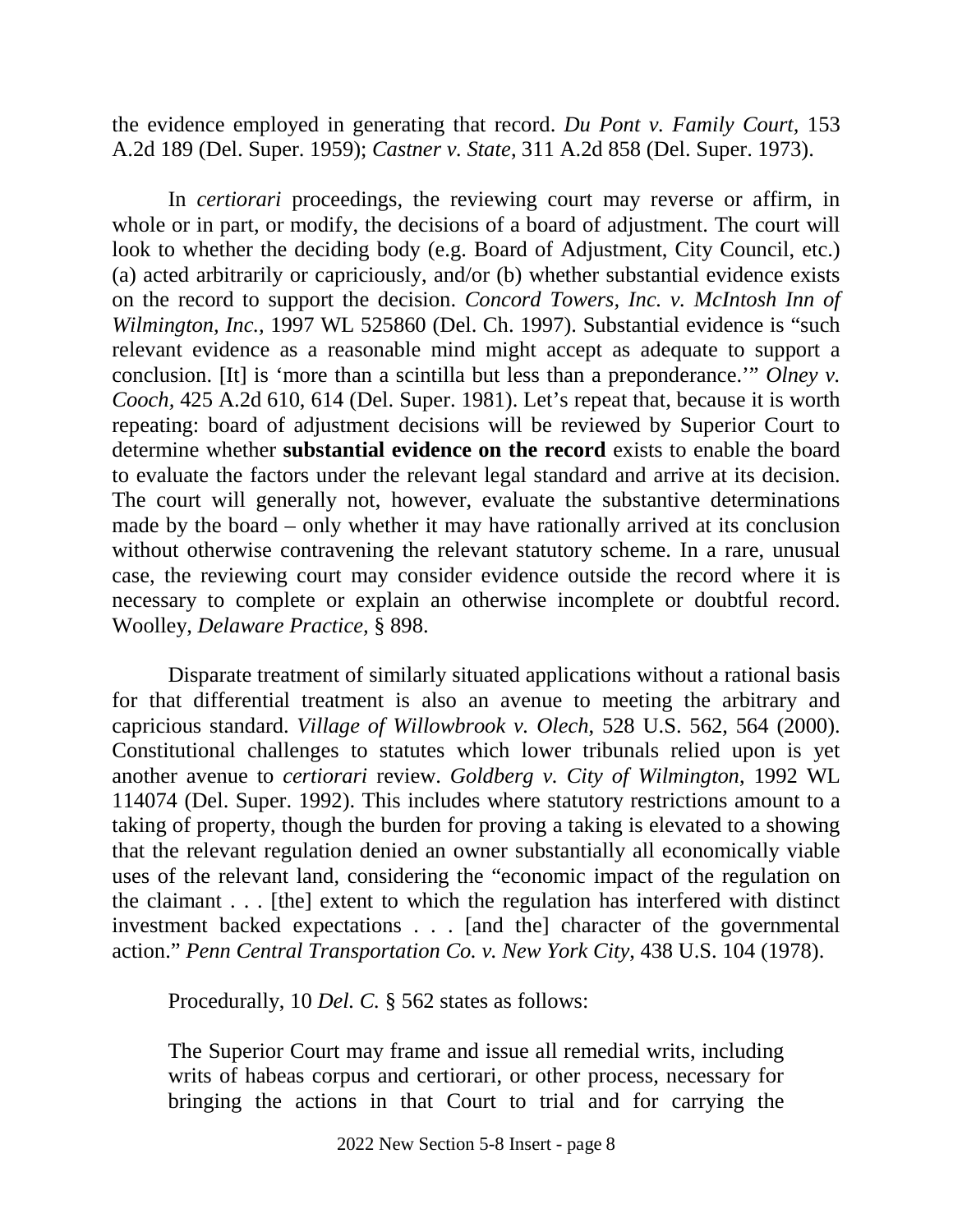judgments of the Court into execution. All writs shall be granted of course and shall be in such form and returnable at such time as may be prescribed by the rules of the Court, or otherwise as the particular case may require.

A writ proceeding is commenced by the filing of a petition or complaint. The petitioner must serve all parties to the proceeding below – in a land use matter, this may include an administrative or quasi-judicial board (e.g. board of adjustment), a landowner, a permit holder, the mayor and city council, a developer, an investor, etc. Failure to properly name and serve all parties may result, fatally, in a complaint not eligible for amendment under Superior Court Rule of Civil Procedure 15. Importantly, dismissal of such a complaint for failure to name indispensable parties, by order of court under Rule 41, operates as an adjudication on the merits of the case – meaning that refiling the matter with all parties properly named, may be barred by the doctrine of *res judicata.* Petitions for *certiorari* will be subject either to a statutory appeal timeline, or a more flexible common law timeline, generally benchmarked at 30 days from the issuance of the relevant written decision. *Dover Historical Soc. v. City of Dover Planning Comm'n*, 2005 WL 1950795 (Del. Super. Ct. June 20, 2005), aff'd sub nom. *Dover Historical Soc., Inc. v. City of Dover Planning Comm'n*, 902 A.2d 1084 (Del. 2006) The common law 30-day deadline for filing is not a jurisdictional requirement, whereas statutory deadlines area, opening failure to meet statutory deadlines to dismissal by Rule 12(b).

Once the petition/complaint for *certiorari* has issued from Superior Court, the respondent will have 20 days from service (or 40 days if no service is affected) to file a certified copy of the record, per Rule 5. Rule 12(aa1) allows, once the record has been certified and filed with the court, for the petitioner to file for exceptions to or diminution of the record, if applicable, to further limit the breadth of the court's review, within 10 days. Following these opening volleys, there are no hard and fast scheduling rules for resolving the *certiorari* filing. Rather, the court will issue a scheduling order, allowing for briefing and argument, as appropriate.

As an alternative to *certiorari* review, petitioners may seek a writ of *mandamus* from Superior Court to compel action by a board of adjustment (or in some cases, an administrative official) in the performance of a ministerial duty (e.g. approving a plan or use where all requirements have clearly been met). To obtain *mandamus* relief, the petitioner must show (i) a clear legal right to the performance of the ministerial, and therefore non-discretionary, duty and (ii) no